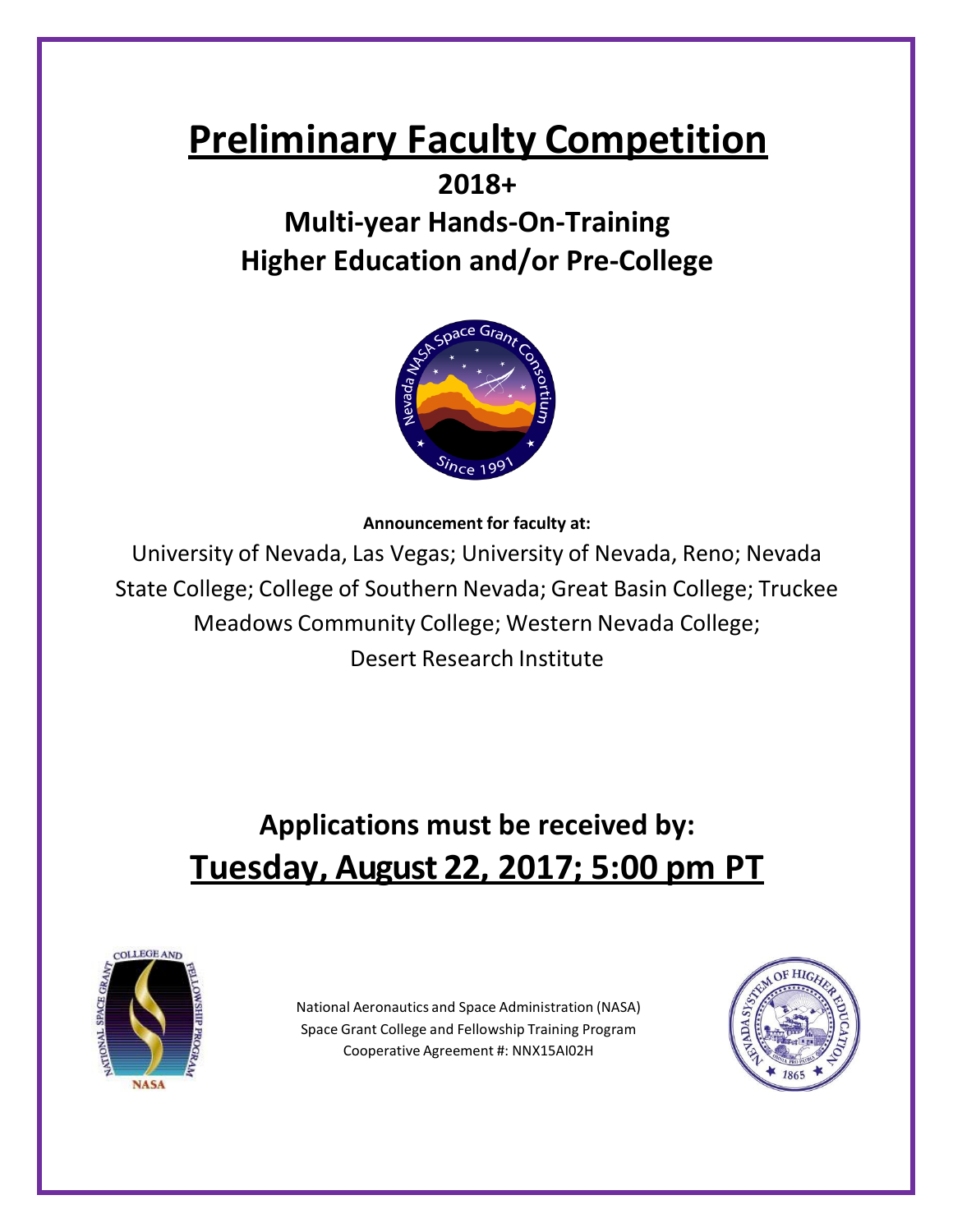### **Funding Information and eligibility criteria for HOT for Higher Education and/or Pre-College Students**

NVSGC seeks to fund 2 projects with a maximum federal contribution of \$25,000 per year (\$75,000 over three years, \$50,000 over two years, federal contribution only). Due to requirements of the Space Grant program, a 1:1 institutional match is required on all awarded funds. The total maximum funding amount with match per proposal is \$50,000 per year (maximum \$25,000 federal + \$25,000 institutional match). Thus, the total maximum funding amount with institutional match per proposal is \$150,000 over three years or \$100,000 over two years. Proposed activities would commence after new Nevada Space Grant award is secured and are **contingent on the receipt thereof**. The selected HOT project proposals will be included in the Nevada proposal to the National Space Grant Office. **The number of awards and funding level is contingent on the availability of funds, which will not be known until June 2018.**

- **Student participation is strongly encouraged and can be included in your overall budget.**
- Partnership with other Space Grant supported projects, NASA Centers or scientists and business/industry will be reviewed favorably.
- Diversity and inclusion are integral to the mission success of NASA and we are tasked with funding a diverse cohort of student and faculty researchers that reflect NV demographics.
- Students receiving direct funding **must be US citizens, including:** Citizens of Puerto Rico, Washington DC, Guam, the U.S. Virgin Islands and Northern Marianas. *Permanent residence status, green card, or student visa are not accepted.*

### **Hands- On - Training (HOT):**

The primary focus of this program is to firmly establish new or continuing STEM hands-ontraining activities that utilize NASA related interdisciplinary content for higher education and/or pre-college students. Proposals should include authentic, hands-on student activities in NASArelated STEM disciplines. Examples of topic areas that are being targeted include but are not limited to: NASA Challenges, space/planetary exploration, aeronautical engineering, off-grid habitation and utilization of NASA-specific assets (e.g., satellite data) for climate change evaluation and adaption topics and other NASA relevant topics. Proposals may include the development of teams to compete in science and engineering challenges relevant to NASA.

#### *Proposals areas of interest must address one or more of the following:*

- Will develop programs to provide students with a knowledge base leading to successful employment at a NASA Center or a NASA-related private industry venture, or enrollment into a STEM college program.
- Provide engaged, interdisciplinary learning by integrating state-of the art facilities and equipment (e.g. 3d printers, panoramic displays and immersive individual displays).
- Incorporate faculty workshops, web posts, newsletters and other media that broaden the information provided to NSHE institutions about successful higher education content developed with Space Grant funding.
- Enhance outreach efforts to recruit more students representative of Nevada's diversity to enter STEM programs.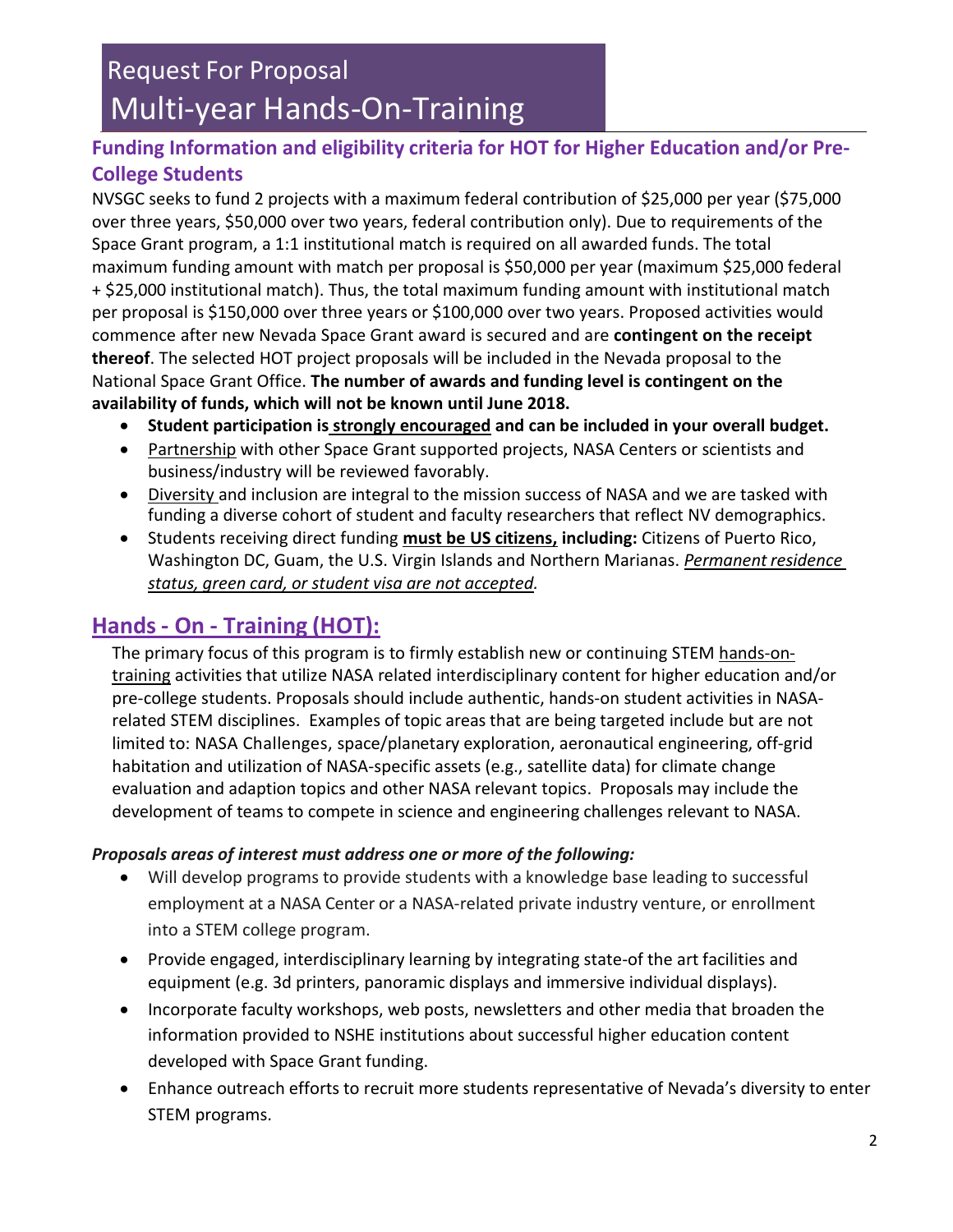- Explore current grant focus topics, including: small unmanned aircraft systems (sUAS) in areas such as engineering, software development, policy and flight operations or topics related to high altitude ballooning OR any Nevada NASA focus topic related to any of the following: aeronautics; astrobiology; astrochemistry; astrophysics; big data analytics; climate change; hydrologic impacts; new satellite data systems; planetary geology; remote sensing; STEM education; and sustainability. Develop teams that engage or participate in NASA-relevant engineering design challenges (such as: NASA Student Launch Program, CanSat competition, Human Exploration Rover Challenge, the Mars Societies University Rover Challenge, etc.).
- Create Programs that train multiple participants about how to access and utilize unique NASA assets for climate change research.
- Develop college- or university-industry partnerships that train multiple higher education students (including pre-service teachers) in aerospace science and engineering topics
- Engage multiple and diverse participants in hands-on activities

#### **NOTE:**

- **1. Collaboration with other NSHE faculty is encouraged. If you have questions about this, please contact Lynn Fenstermaker at [lynn.fenstermaker@dri.edu](mailto:lynn.fenstermaker@dri.edu)**
- **2. A webex seminar will be provided on July 13 [at 3 pm \(Pacific Time\)](https://dri.webex.com/dri/j.php?MTID=m22f91345d485c579275710b03daff1c6) to discuss this new solicitation. The access link to join this meeting is: <https://dri.webex.com/dri/j.php?MTID=m22f91345d485c579275710b03daff1c6> Join by phone: 650.429.3300 Meeting Number/Access Code: 803 626 520**

#### **Proposal Guidelines**

**1. Cover Page Form (state whether this is a HOT Higher Education and/or Pre-college application.) All Forms are available at:**

[https://nasa.epscorspo.nevada.edu/wp-content/uploads/2016/03/Cover\\_Page\\_ProposalsFillable.pdf](https://nasa.epscorspo.nevada.edu/wp-content/uploads/2016/03/Cover_Page_ProposalsFillable.pdf)

- **2. Results of Prior Nevada NASA Space Grant Consortium or Nevada NASA EPSCoR support (maximum of 600 words):** If any faculty on the project has received NVSGC or Nevada NASA EPSCoR award(s) in the past five years, information on the award(s) is required. Each faculty member who has received funding must provide the following:
	- a. The amount and period of support.
	- b. Summary of the results, including tangible outcomes, which could include, but are not limited to: resulting publications; proposals; new collaborations or partnerships; thesis/dissertations; student successes; and engagement of underrepresented groups.
	- **3. CV (2 page maximum)**
	- **4. Summary of the proposed project (maximum 4 page narrative). Include the following: Abstract:** 500 words or less summarizing the proposed activity.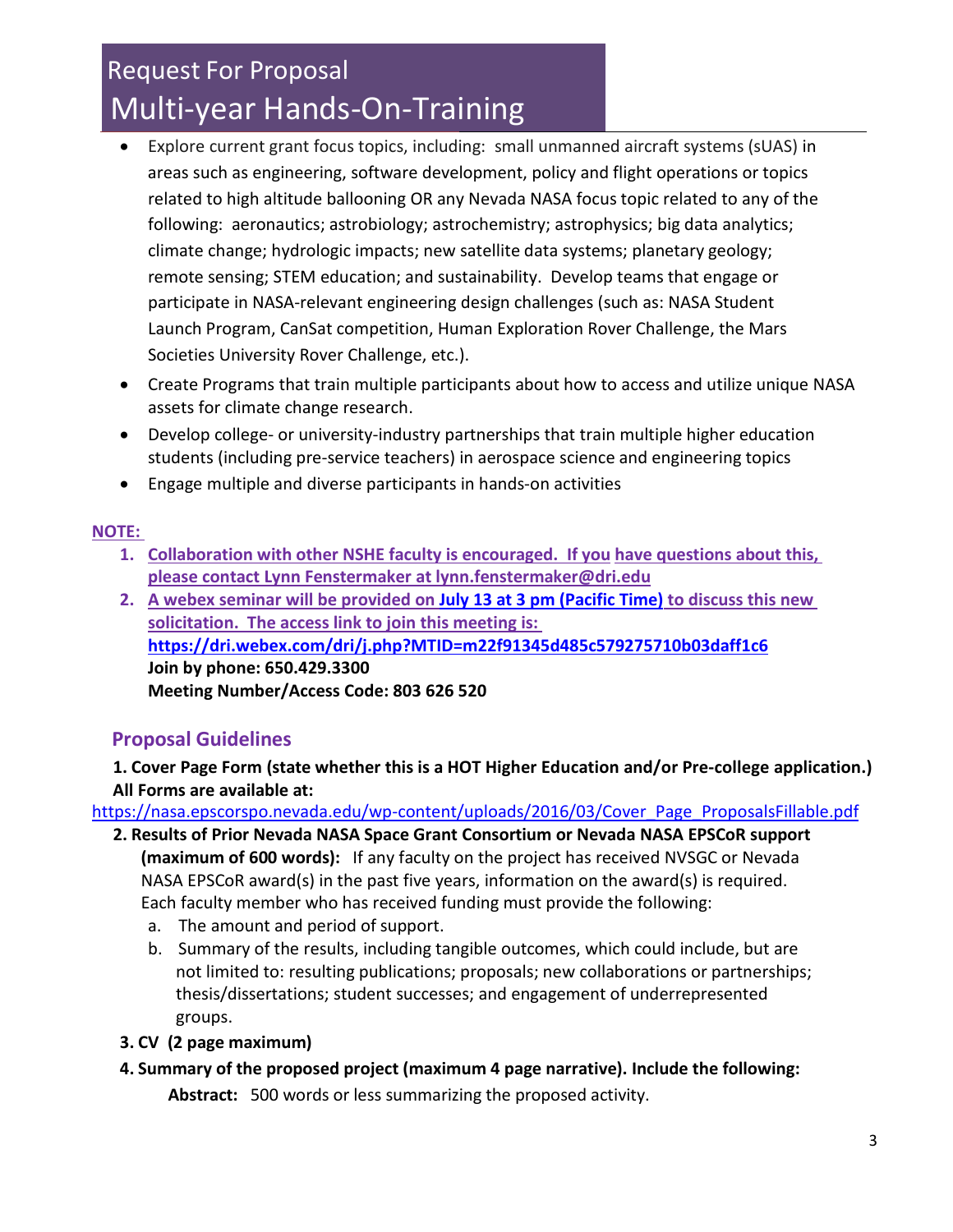- **Who:** Roles and responsibilities of project participants and the anticipated number of faculty and student participants who will benefit from the project. Name all participants that are known at the time of submission.
- **What:** 1. The objectives, methods and anticipated outcomes of the project.
	- 2**.** A plan for sustained or additional institutional support of the results after the project end date.
	- 3. Details regarding industry, other campus, or NASA-Center partners' involvement (this is highly encouraged).
- 4. Please state if this proposal is in collaboration with another proposal submission. **When:** Provide a timeline for the proposed project listing all critical project steps.
- **Where:** Campus(s) and department(s) where the HOT project will be available.
- **How:** 1. State how the activity will result in the enhancement of student STEM knowledge 2. Provide an evaluation plan that will assess and demonstrate the effectiveness of the HOT project.

3. Specify how this proposal is aligned with NASA's Strategic Plan 2014, missions or directorates (ARMD, SMD, SOMD), which can be found at:

[https://www.nasa.gov/sites/default/files/files/FY2014\\_NASA\\_SP\\_508c.pdf](https://www.nasa.gov/sites/default/files/files/FY2014_NASA_SP_508c.pdf) <http://www.nasa.gov/about/directorates/index.html>

For your reference, ARMD, SMD, SOMD directorate information is provided at: <http://education.nasa.gov/about/nasaent/index.html>

**5. Budget and Budget Justification:** There is a 1:1 institutional match requirement. Please calculate unrecovered F&A, as applicable, as part of the institutional match. Please work with your campus Sponsored Programs Office/Business Officers to determine the institutional match and develop budgets for each year of the proposed 2-3 year project period. A budget and budget summary are required and **must be completed using the template provided at:** [https://nasa.epscorspo.nevada.edu/nevada-nasa-space-grant](https://nasa.epscorspo.nevada.edu/nevada-nasa-space-grant-consortium/for-faculty/forms-resources/)[consortium/for-faculty/forms-resources/](https://nasa.epscorspo.nevada.edu/nevada-nasa-space-grant-consortium/for-faculty/forms-resources/)**.** Dollar amounts proposed with no explanation may reduce proposal acceptability.

**Budget** – A signed budget by your institutional representative (SPO, Grants, Contracts, etc.). **Budget Justification** –Proposed travel should include the number of trips, destination,

duration, etc. Student participants must be identified individually.

#### *All reasonable costs are allowable with the following exceptions:*

- a. No foreign travel may be charged under this NVSGC award.
- b. No equipment may be purchased; this also includes computer equipment.
- c. Funds may not be used for construction or remodeling of facilities.
- d. Only direct support of students who are US-citizens is allowed.

#### **SUBMISSION GUIDELINES must be followed exactly.**

• Proposals must be uploaded as one (1) complete PDF file (above mentioned documents 1-5) by your SPO, Grants & Contract, Business office, etc.at <https://nasa.epscorspo.nevada.edu/funding/2018-hands-on-training/> by the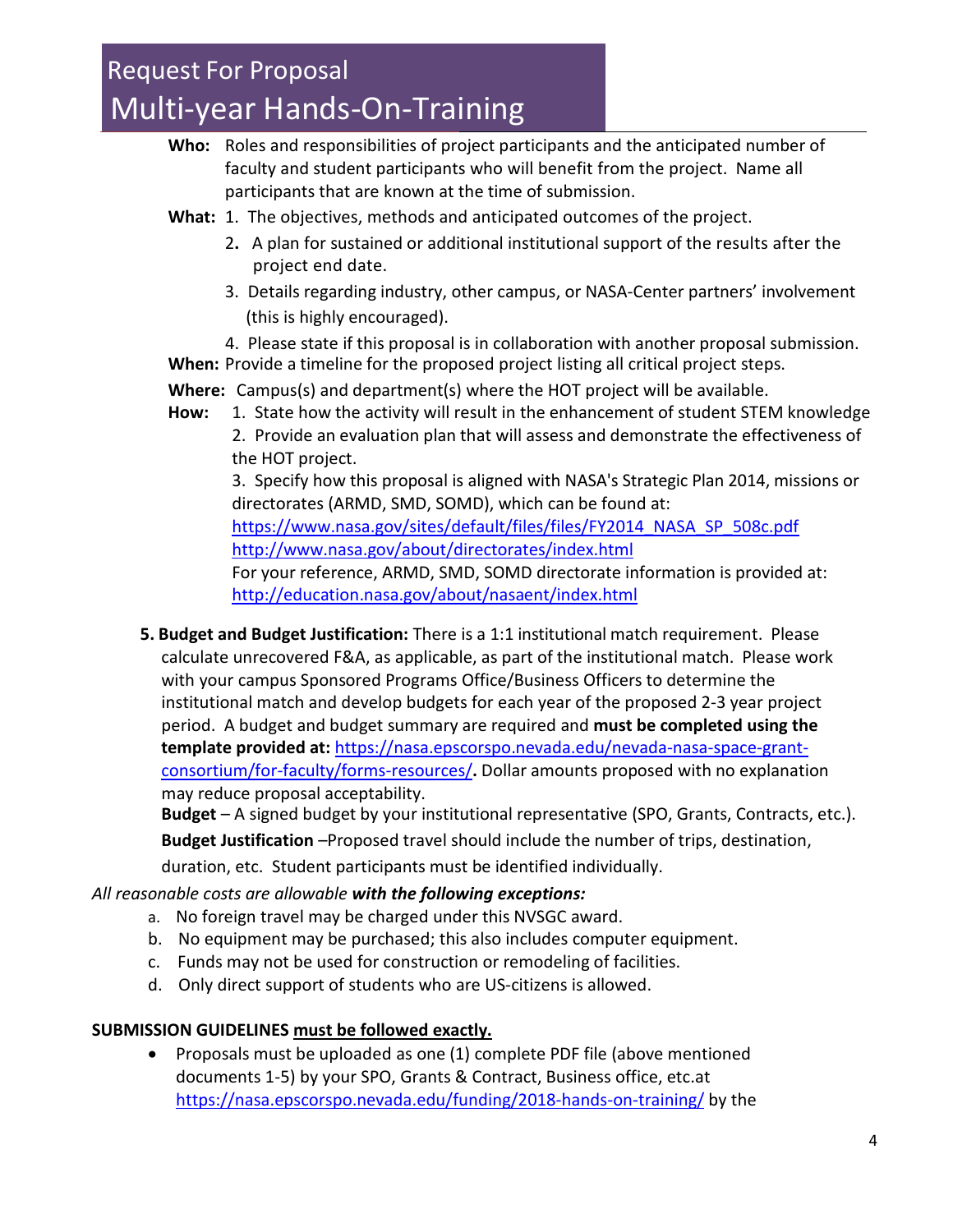deadline of: **Tuesday, August 22, 2017 at 5:00 pm, PT.**

- Incomplete proposals as well as proposals submitted after that date and time will not be reviewed.
- PDF Naming Convention: NVSGC HOT (PI last name).

**Evaluation and Award Criteria:** The screening and selection process will include statewide

representatives from NSHE institutions and will focus on the following areas:

- Clear, concise, well-written proposal.
- Articulate and clear plans for dissemination/outreach.
- Specific goals and objectives that have measurable outcomes.
- Alignment of the proposal with NASA's national missions and goals.
- Anticipated effect on STEM education.
- Plan for engaging underrepresented groups.
- Plan for evaluating effectiveness of the proposed activities.
- Plan and potential for sustainability past the duration of the initial award.
- Student participation.
- Budget is appropriate for scope of work.

**Diversity:** Diversity and inclusion are integral to the mission success of NASA. To stay competitive in today's global marketplace, we must have "an organizational culture and work environment where the best and brightest minds – employees with varying perspectives, education levels, skills, life experiences, and backgrounds – work together to achieve excellence and realize individual and organizational potential. NASA strives educate a more diverse American public on the need for robust space and aeronautics programs and their value in advancing the U.S. scientific, security, and economic interests." **With this in mind, proposals to NSHE for Space Grant Consortium Competitions should broadly aim to enrich and engage faculty and students that reflect the demographic diversity in Nevada.**

**Reporting:** Reporting will be required for all funded proposals.

- Reporting is the responsibility of the principle investigator of each successful submission. PI's will be responsible for working with the NVSGC program office and all project participants to provide text and data through an online reporting form.
- Profiles/identifier information must be reported for all students receiving significant funding and/or significant engagement ( $\geq 160$  contact hours) for all undergraduate, graduate, and or post-doctoral student participants. An online form is provided.
- Information to be furnished in the report includes:
	- o Project participants (i.e. Faculty, students, etc…) provide titles, roles, demographics;
	- o Highlights and results of the project activities (photos of activities are encouraged);
	- o Progress of the proposed activity(ies) as requested;
	- o Indirect and Direct Participants information: You will need to capture the total number of direct and indirect attendees reached via your activity(ies). *Direct participants are individuals who are direct beneficiaries of the activity (i.e. participants*